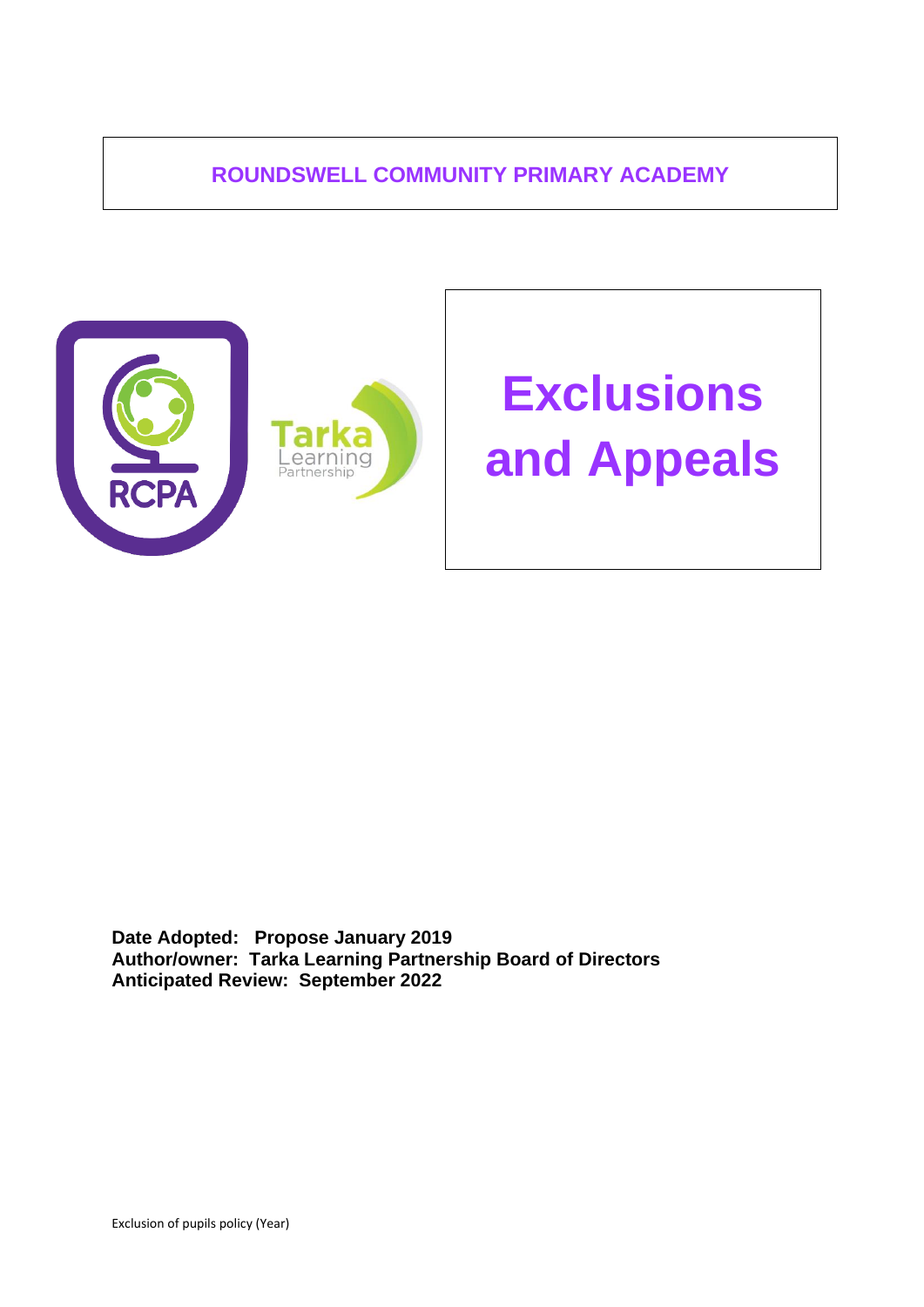Roundswell Community Primary Academy has the highest concern for the safety and wellbeing of the whole school community, and we work hard to ensure that our ethos and environment supports pupil learning and success. Exclusion is a sanction used only as a last resort, and we aim to reduce the need for the use of it as far as is possible. This policy outlines the school's use of exclusions and is supported by the Academy's behaviour policy.

# **1. Power to exclude**

The Headteacher is the only member of staff within the school who can exclude a pupil, either permanently or for a fixed-term. In the absence of the Headteacher, the Deputy Head or Acting Headteacher can make this decision.

The Local Governing Body can review the headteacher's decision and consider representations from parents of excluded pupils. They may direct the reinstatement of an excluded pupil, or uphold an exclusion after a review, but they cannot exclude a pupil themselves. For more information on the Local Governing Body's role in exclusions, see section **5**.

In making decisions on exclusions, the Headteacher and Local Governing Body must have regard to the statutory guidance issued by the Department for Education on exclusions.

# **2. Grounds for exclusion**

Any exclusion, whether fixed term or permanent, will flow from a breach or breaches of the behaviour policy. In accordance with DfE guidance on exclusions, a permanent exclusion may only be imposed in response to a serious breach or persistent breaches of the behaviour policy and where allowing the pupil to remain in school would seriously harm the education and/or welfare of the pupil or others in the school community.

In line with the school's behaviour policy, the following actions are examples of unacceptable behaviour which may result in permanent or fixed-term exclusions:

- verbal abuse to staff and others
- verbal abuse to pupils
- physical abuse to/attack on staff
- physical abuse to/attack on pupils
- indecent behaviour
- damage to property
- misuse of illegal drugs
- misuse of other substances
- theft
- serious actual or threatened violence against another pupil or a member of staff
- sexual abuse or assault
- supplying an illegal drug
- carrying an offensive weapon
- arson
- unacceptable behaviour which has previously been reported, and for which school sanctions and other interventions have not been successful in modifying the pupil's behaviour.

# **3. Types of exclusion**

## **3.2 Permanent exclusion**

Permanent exclusion is an extremely serious sanction, and a step taken by the school only as a last resort. In most cases, permanent exclusion will be used only after various alternative strategies have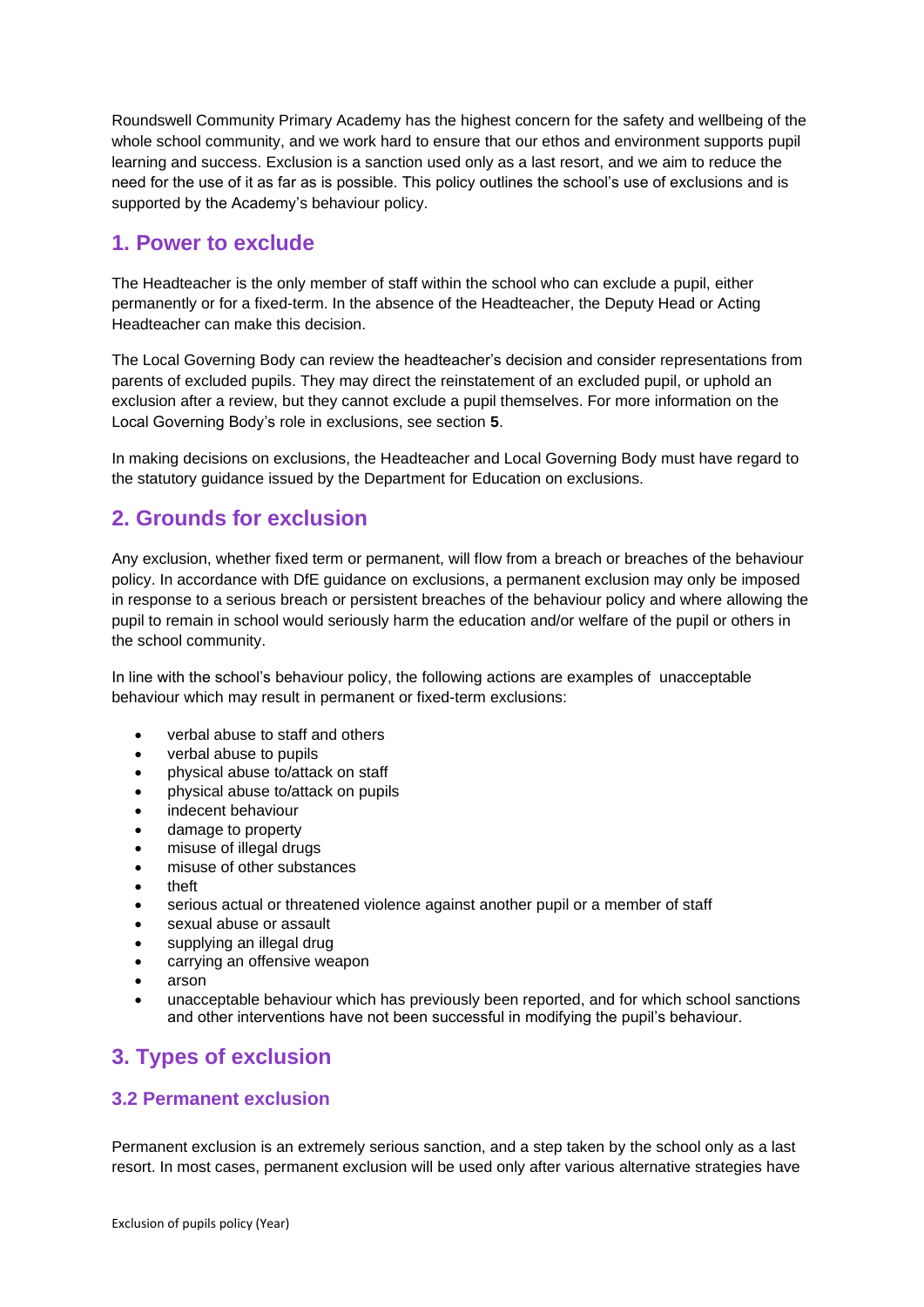been tried to improve behaviour but have been unsuccessful. There are, however, some situations in which permanent exclusion on the first offence is the only option. These may include:

- serious, actual or threatened violence against another pupil or a member of staff
- sexual abuse or assault
- supplying an illegal drug
- carrying an offensive weapon
- arson.

The list is not exhaustive but provides an indication of the severity of the offence which may lead to permanent exclusion.

It may be necessary for the school to involve the police if the offence warrants it. All permanent exclusions will be reviewed by the Local Governing Body to ensure that the Headteacher's decision was lawful, reasonable and fair. The Headteacher can withdraw an exclusion that has not yet been reviewed by the governing board.

## **3.3 Fixed-term exclusion**

The length of a fixed-term exclusion will be set out by the school at the start of the exclusion period. If a pupil is excluded for more than 45 days in one school year, they will be permanently excluded.

A fixed-term exclusion may result from a serious breach or persistent breaches of the school's behaviour policy. It may be a first offence or persistent disruptive behaviour that requires a tougher sanction than other sanctions available to the school under the behaviour policy, but does not warrant permanent exclusion.

A permanent exclusion may follow on from a fixed term exclusion by the Headteacher if the circumstances warrant it. This will generally be in cases where further evidence comes to light during the school's investigation. In this case, parents or carers will be notified in writing of the decision to permanently exclude the pupil, together with the reasons for doing so. During fixed-term exclusions and permanent exclusions, daytime supervision of the child is the responsibility of their parent or guardian for the first 5 days of the exclusion period.

An excluded pupil has no automatic right to take a public examination or National Curriculum tests on the school's premises. The Local Governing Body can decide whether or not to allow the pupil to sit the tests, and this will depend on the seriousness of the reason for exclusion.

## **3.4 Lunchtime exclusion**

This is a type of fixed-term exclusion and will not be used as a long-term solution to a behaviour problem. A lunchtime exclusion counts as half a day when calculating total number of days of exclusion.

The school may decide to exclude a pupil from the school premises during the break at lunchtime if their behaviour during this time is very disruptive or dangerous to other pupils and breaches the behaviour policy. Arrangements will be made for parents or carers to collect the excluded pupil and supervise them if their age or vulnerability warrants it. The school will not normally invoke a lunchtime exclusion for any period longer than a week. If the problem persists, alternative strategies will be looked at to deal with managing the pupil's behaviour.

Pupils who are entitled to free school meals will still be given this provision over their period of lunchtime exclusion.

# **4. Making the decision to exclude**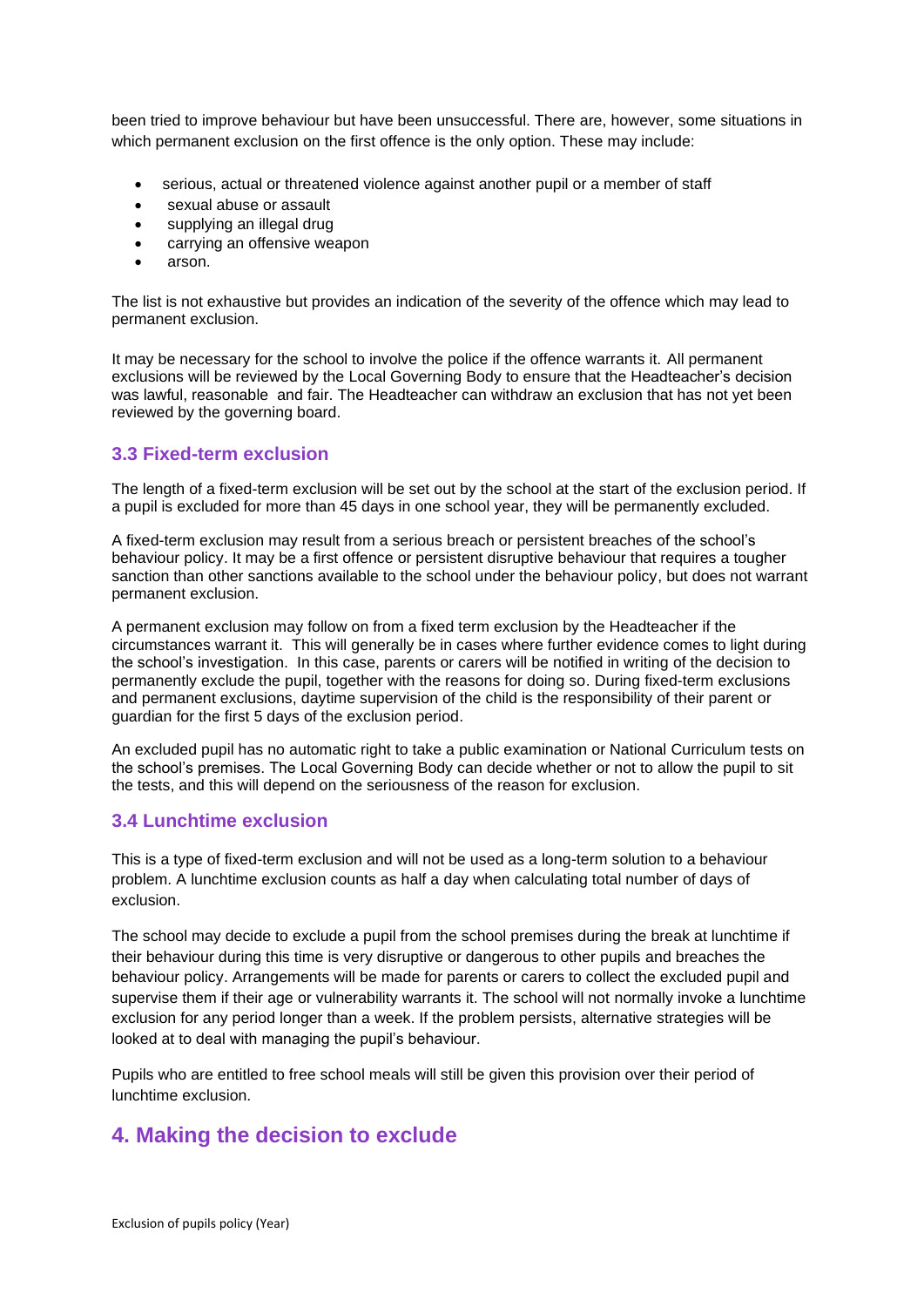Exclusion of any sort, for any period of time, is taken very seriously by the school, and the decision to exclude is not taken lightly. Various alternative strategies to manage behaviour will usually be tried before exclusion, as this sanction is only used as a last resort unless the behaviour exhibited equates to a serious breach of the behaviour policy.

If it is decided that exclusion is necessary, the parents or carers of the pupil will be notified, and the circumstances surrounding the exclusion with be formally recorded.

### **4.2 Alternative behaviour management strategies**

#### **Internal exclusion**

If a pupil needs to be removed from a lesson that is in progress, or a social situation, for disruptive behaviour or to calm down, it may be necessary to place that pupil elsewhere in the school. This may occur over break times and will be used in circumstances where it is not necessary to remove the pupil from the school site, but separation is needed. They will be placed in another class or somewhere where appropriate support and supervision can be provided.

#### **Mediation**

If there is a conflict between two or more pupils, a member of staff will sit down with those involved and attempt to mediate the situation through discussion. This strategy may also be used if there is a conflict between a teacher and a pupil.

#### **Restorative justice**

This strategy is dependent on the cooperation of all parties involved in an incident or situation, and will usually be used where one person has done something to upset or harm another. It can be helpful for the offender to redress the harm that they have done and hopefully learn from their mistakes. It can also provide closure for those who have been harmed.

#### **Managed move**

It may be in the best interest of a pupil to have a chance of a fresh start by moving to another school. This will only occur in consent with parents, the LA, the Headteacher, and the school's Local Governing Body. The new school will be asked by the Headteacher to accept the pupil.

Parents will not be put under any pressure to agree to a managed move, especially in fear of a permanent exclusion, and the school will do everything it can to ensure that the transition is as smooth as possible.

## **4.3 Looked-after children and young people**

Roundswell Community Primary Academy understands that looked-after children and young people may be more susceptible to having behavioural problems due to additional problems they may face at home. We work in conjunction with all relevant childcare authorities to support looked-after children and try every possible means of keeping them in school. Before any decision to exclude is made, the school will (as appropriate):

- consult the LA about alternative options to support a looked-after pupil
- consult the LA about what alternative provision will be available if the pupil is excluded
- involve the child's social worker as early as possible to help the school avoid exclusion
- work with the foster carer to improve the pupil's behaviour.

#### **4.4 Pupils with special educational needs or a disability (SEND)**

#### **Pupils with SEN**

Our school's full SEN provision is outlined in our **special educational needs policy and the SEN Information Report**. We work hard to include students who have behavioural difficulties or difficulties with elements of social interaction as part of their SEN. The school will try every practical alternative to exclusion, but there may be some cases where it cannot be avoided.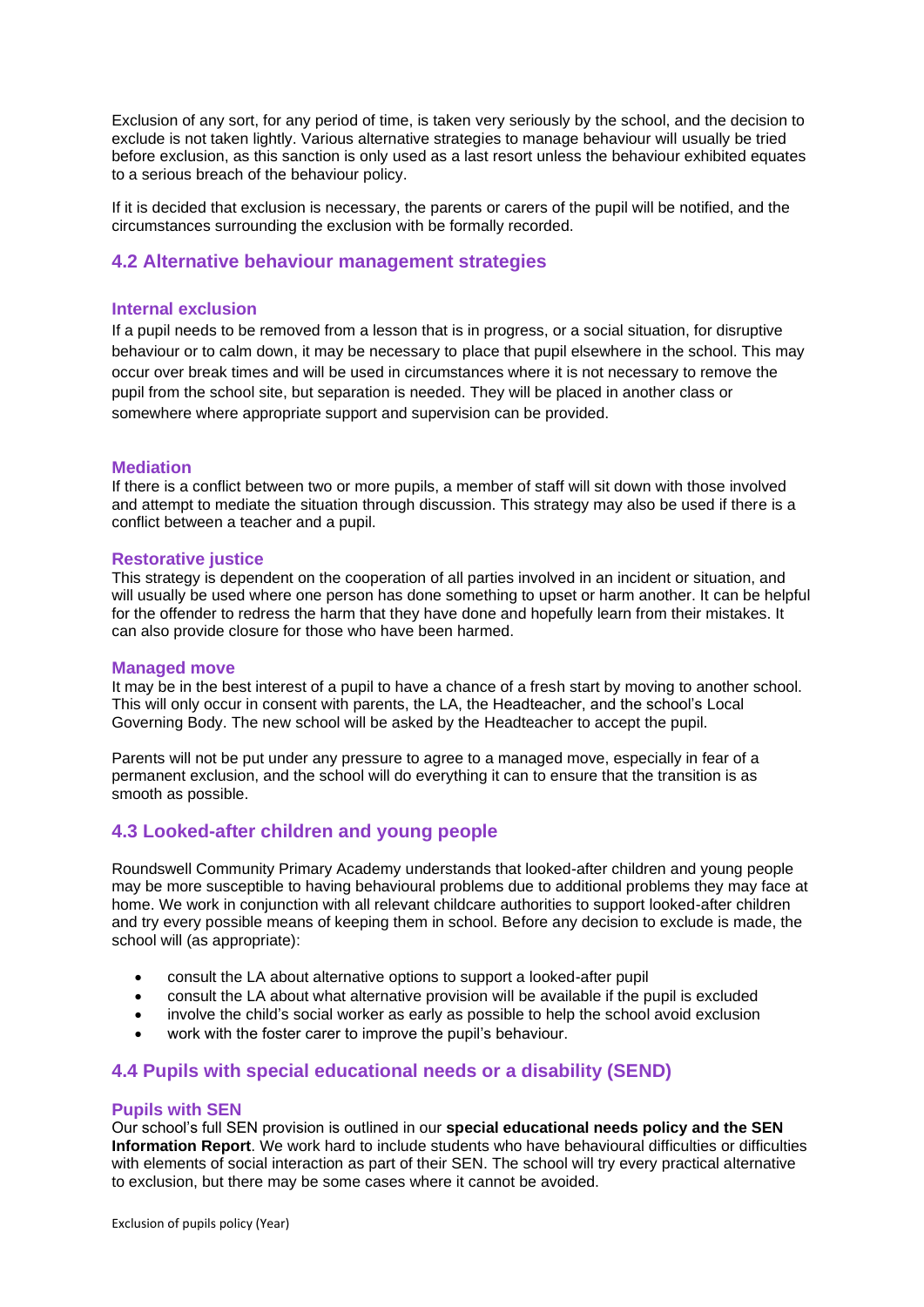If a permanent exclusion is made, the Headteacher will use the time between the initial decision and the Local Governing Body's review to see whether a change of circumstances might enable the school to withdraw the exclusion. It may be the case that more support is needed for the pupil, or that it is in the child's best interest that their SEN statement/EHC Plan be changed to name a different school, in which case the school will work with the LA and the child's parents or carers to make the transition as smooth as possible.

#### **Pupils with a disability**

If a pupil with a disability is under consideration for exclusion, the Headteacher will ensure that all other possible options have been tried. To justify excluding a pupil with a disability for a reason related to their disability, there must be material and substantial reason. The erosion of order and discipline in the school may be material and substantial justification, but only if reasonable adjustments have been made for the pupil's disability. You can find more information on reasonable adjustments in our **accessibility plan and our Equality Policy.**

### **4.5 Ethnicity**

Roundswell Community Primary Academy does not discriminate against any person and our school ethos is one of inclusion, equality, and diversity. If any person feels that they have been discriminated against due to their ethnicity they may make a formal complaint to the school following the process outlined in our **complaints policy.** Where the issue arises in relation to an exclusion, the school will deal with any concerns raised by parents through the consideration of parental representations within the exclusion framework.

### **4.6 Investigating the circumstances**

Disruptive behaviour or actions that may warrant discipline will always be investigated before the decision to exclude is made.

Before the decision to exclude is made, the headteacher will:

- ensure that the school has undertaken a thorough investigation
- consider all the evidence available
- encourage the pupil to give his or her version of events
- take into account the school's behaviour policy and all other relevant school policies including equal opportunities policy
- find out whether the behaviour may have been provoked, for example in the case of racial or sexual harassment, or bullying
- consult other people as necessary (but not anyone on the governing board or management committee who may later have a role in reviewing the decision)
- keep a written record of discussions, interviews and actions, and retain copies of written records made by other members of staff, ensuring that witness statements are dated and signed if possible.

## **4.7 Confidentiality**

The school will deal with all cases of exclusion and the surrounding circumstances confidentially. Information will be shared only with those who need to know it, and a breach of this may result in disciplinary action.

## **4.8 Recording and notifying the decision to exclude**

All exclusions will be formally recorded and the Headteacher will contact the parents or carers of the pupil immediately once the decision has been made to exclude, specifying why this action has been taken and the length of time that it will last. If the pupil is over 18, they will be notified directly. The decision will be confirmed in writing. The Headteacher will notify the Local Governing Body and LA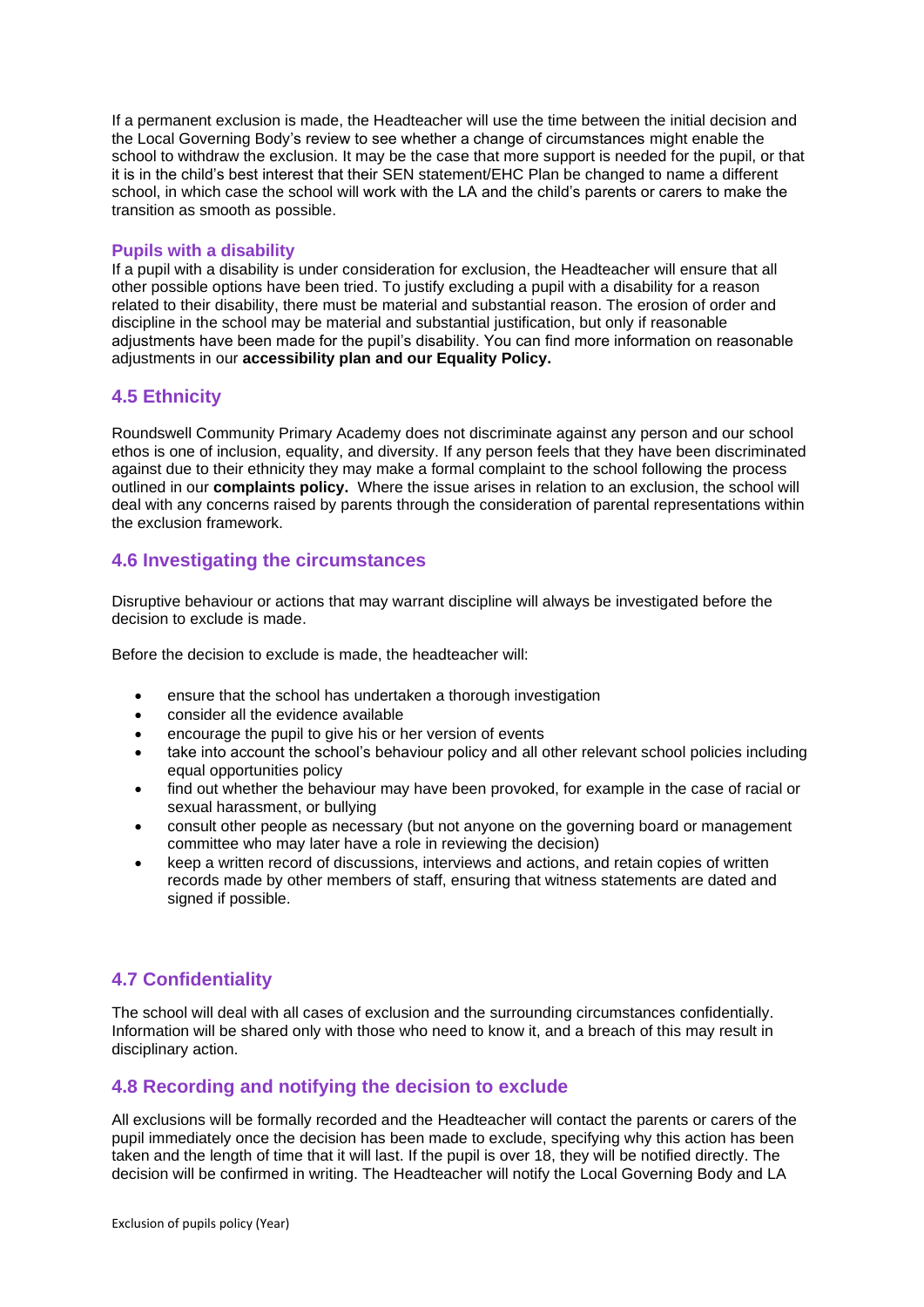within one day of the decision to exclude being made where the exclusion is permanent or is a fixed term exclusion which results in the pupil being excluded for a period of more than 5 school days in a term or where the exclusion will result in the pupil missing a public examination or national curriculum test.

# **5. Reviewing an exclusion**

The Local Governing Body will review fixed-term exclusions of any length on request by parents who feel that the sanction is unjustified. A meeting will not always be required. They will automatically review all cases of permanent exclusion, as well as any fixed-term exclusions that would lead to a pupil being excluded for more than 15 days of a school term or missing a public exam. The Local Governing Body will look at the evidence and the records leading up to the exclusion and decide whether, in light of the evidence and his/her legal duties, the Headteacher has made a lawful, reasonable and fair decision.

The review hearing will be minuted by the Clerk.

Parents who want a review of the exclusion can contact the Local Governing Body. Subject to the type and length of the exclusion imposed by the Headteacher, parents will be invited to a review meeting and are entitled to bring a friend or legal representative with them. Parents will be asked to provide the Local Governing Body with any written statements or evidence that they might have relating to the exclusion prior to the review meeting so that these can be circulated. There will be an opportunity during the meeting for parents to ask questions of the other parties.

The pupil concerned is encouraged to attend if they are able to fully understand the proceedings. Roundswell Community Primary Academy believes that pupils should be encouraged to take part in the review process and feel that they are listened to. This will hopefully increase the chance of a positive behaviour pattern emerging in the future.

The Tarka Learning Partnership's Board of Directors will act as the Local Governing Body while the Academy remains onsite at Newport Community School Primary Academy. Parents can contact the Board about exclusions through the Tarka Learning Partnership office on 01271 443120 or by post – Tarka Learning Partnership, c/o Newport Community School Primary Academy, Landkey Road, Barnstaple, Devon. EX32 9BW.

# **5.2 Notification of the Local Governing Body decision**

Parents will be notified of the outcome of the Local Governing Body review meeting in writing. This letter will also outline how parents can request a review by the independent review panel if they are unhappy with the outcome of the Local Governing Body's review. The outcome of the Local Governing Body meeting will be one of the following.

#### • **Upholding the exclusion**

If the Local Governing Body finds that the exclusion decision was lawful, reasonable and fair , they will uphold the decision to exclude. In this case, a letter will be sent to the parent or

- carer of the child outlining:
- the decision
- the reason for the decision
- the parent's right to request an independent review panel
- the name and contact details of the person to whom to send the request
- the date by which the request and the reasons for it should be given
- that the notice of appeal must set out the reasons for the request
- the right to an SEN expert to attend the independent review panel
- the right to have a representative at the independent review panel at the parents' own expense
- that allegations of disability discrimination may also be pursued to the First Tier Tribunal (SEND Tribunal)